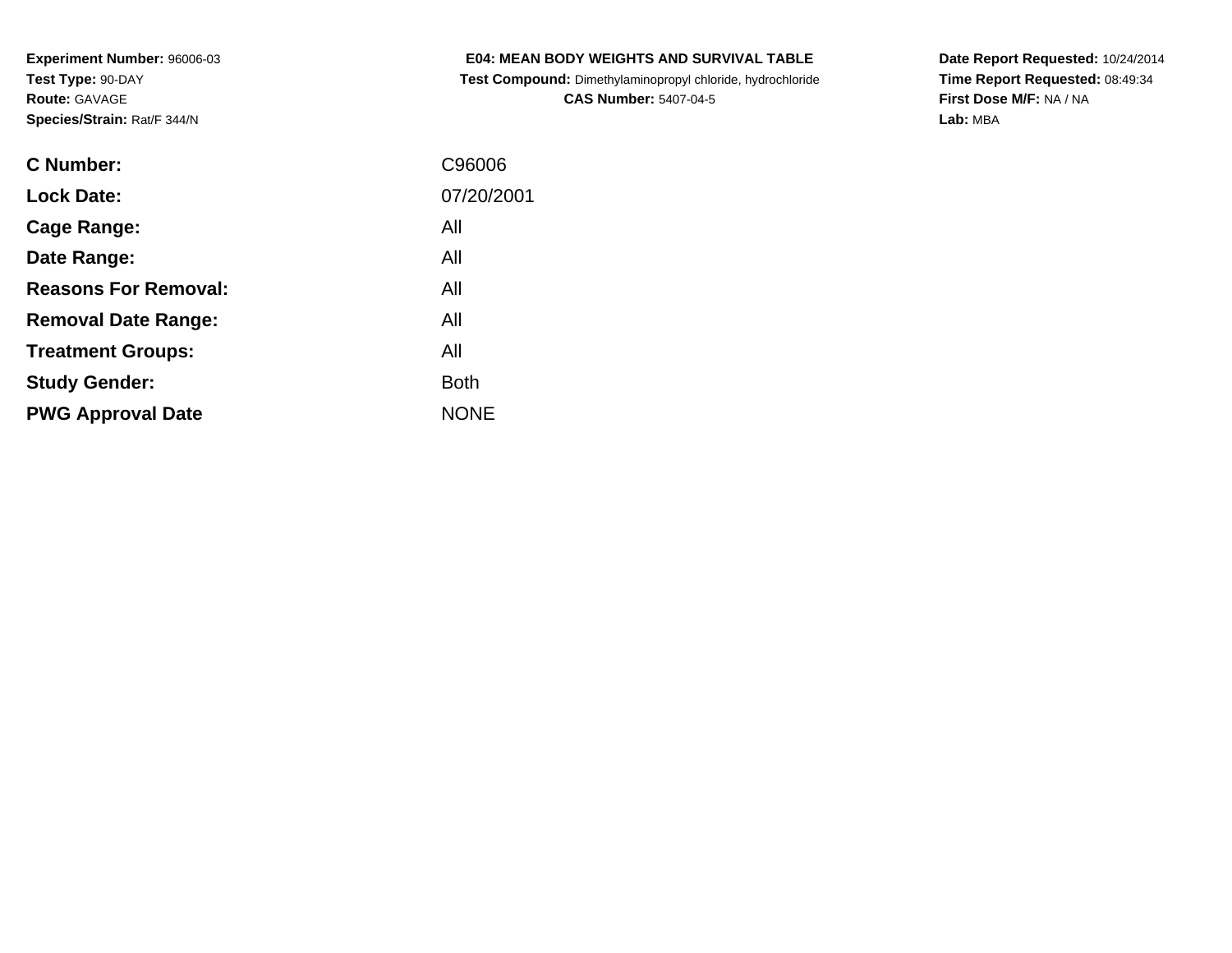### **E04: MEAN BODY WEIGHTS AND SURVIVAL TABLE**

**Test Compound:** Dimethylaminopropyl chloride, hydrochloride

**CAS Number:** 5407-04-5

**Date Report Requested:** 10/24/2014**Time Report Requested:** 08:49:34**First Dose M/F:** NA / NA**Lab:** MBA

#### **MALE**

| <b>DAY</b>                | <b>VEHICLE CONTROL</b> |    |       | <b>MG/KG</b><br>100 |    |       | <b>MG/KG</b><br>200 |    | <b>MG/KG</b><br>400 |             |   |  |  |
|---------------------------|------------------------|----|-------|---------------------|----|-------|---------------------|----|---------------------|-------------|---|--|--|
|                           | WT(g)                  | N  | WT(g) | % OF CNTL N         |    |       | $WT(g)$ % OF CNTL N |    | WT(g)               | % OF CNTL N |   |  |  |
|                           | 101.0                  | 10 | 100.6 | 102.3               | 10 | 95.1  | 96.7                | 10 | 90.0                | 91.4        | 2 |  |  |
|                           | 135.8                  | 10 | 134.9 | 101.7               | 10 | 118.5 | 89.3                | 10 |                     |             |   |  |  |
| <b>TERM</b><br><b>SAC</b> | 143.7                  | 10 | 141.4 | 100.5               | 10 | 123.7 | 87.9                | 10 |                     |             |   |  |  |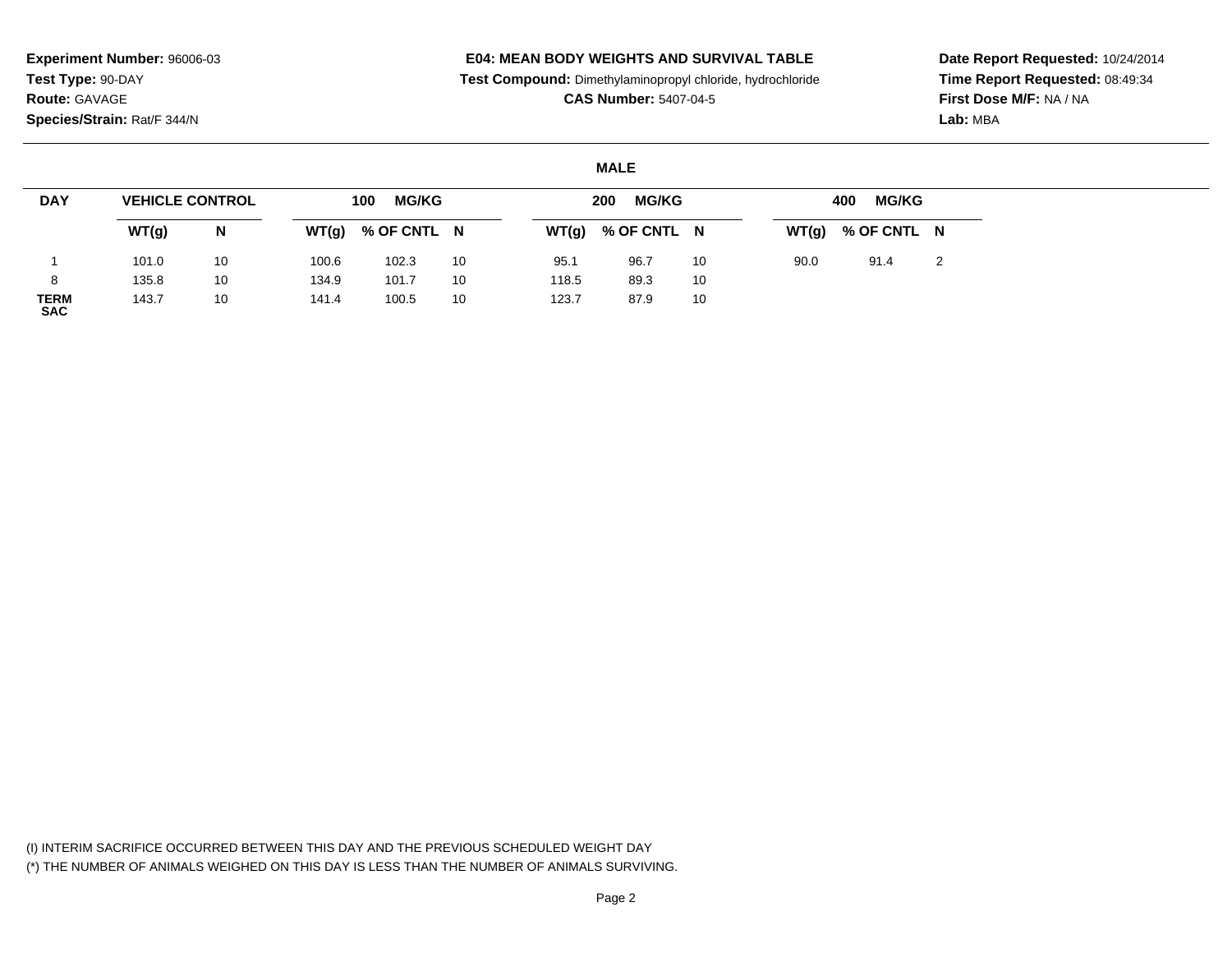## **E04: MEAN BODY WEIGHTS AND SURVIVAL TABLE**

**Test Compound:** Dimethylaminopropyl chloride, hydrochloride

**CAS Number:** 5407-04-5

**Date Report Requested:** 10/24/2014**Time Report Requested:** 08:49:34**First Dose M/F:** NA / NA**Lab:** MBA

## **MALE**

| <b>DAY</b>         | <b>MG/KG</b><br>800 |                     | <b>MG/KG</b><br>1000 |      |                     |   | <b>CONTROL SPECIAL</b> |    | <b>100MG/KGSPECIAL</b> |             |    |
|--------------------|---------------------|---------------------|----------------------|------|---------------------|---|------------------------|----|------------------------|-------------|----|
|                    |                     | $WT(g)$ % OF CNTL N |                      |      | $WT(g)$ % OF CNTL N |   | WT(g)                  | N  | WT(g)                  | % OF CNTL N |    |
|                    | 97.5                | 99.1                | 2                    | 84.6 | 86.0                | 2 | 95.7                   | 10 | 94.9                   | 96.5        | 10 |
| 8                  |                     |                     |                      |      |                     |   | 129.7                  | 10 | 125.8                  | 94.8        | 10 |
| TERM<br><b>SAC</b> |                     |                     |                      |      |                     |   | 137.8                  | 10 | 133.8                  | 95.1        | 10 |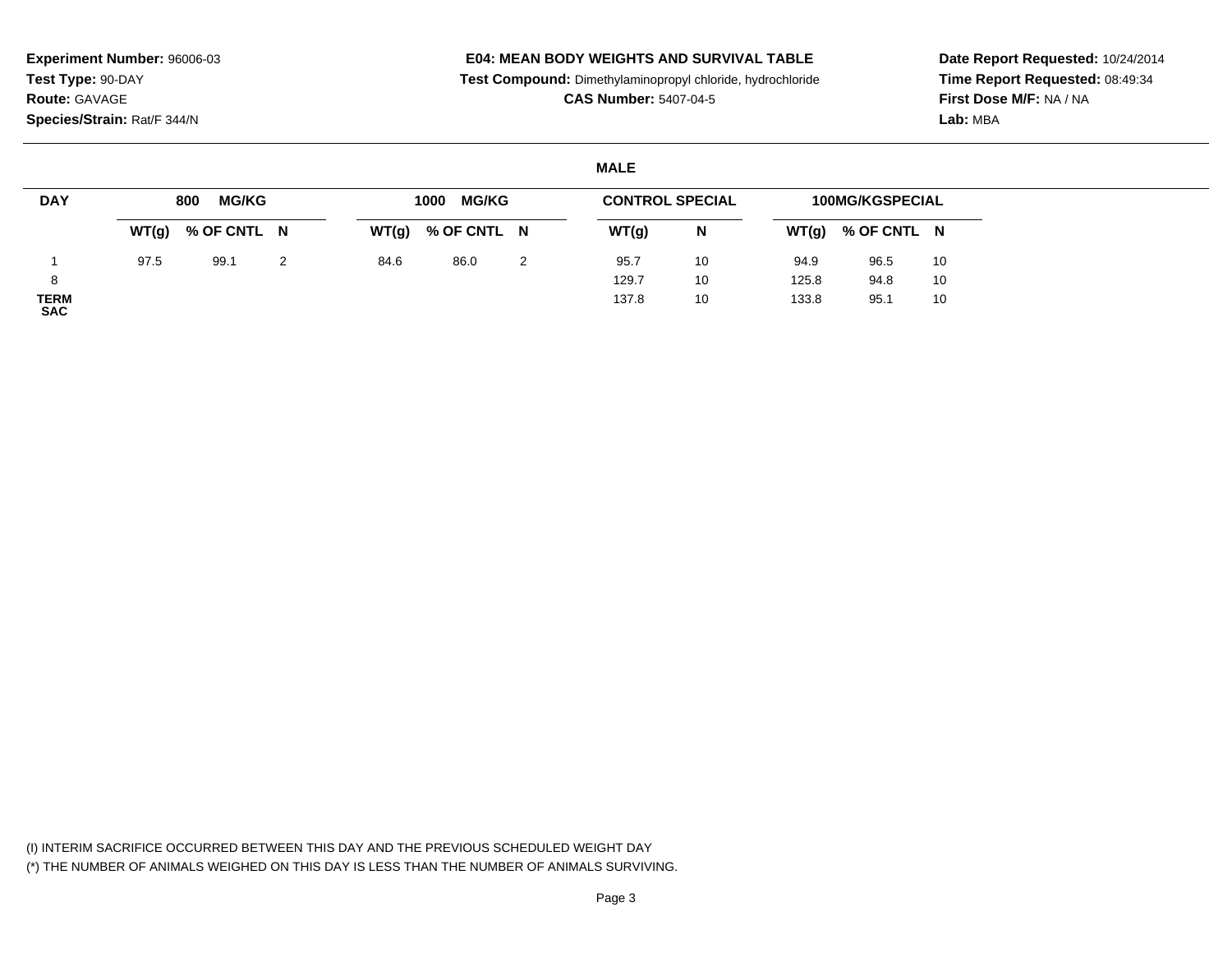### **E04: MEAN BODY WEIGHTS AND SURVIVAL TABLE**

**Test Compound:** Dimethylaminopropyl chloride, hydrochloride

**CAS Number:** 5407-04-5

**Date Report Requested:** 10/24/2014**Time Report Requested:** 08:49:34**First Dose M/F:** NA / NA**Lab:** MBA

#### **MALE**

| <b>DAY</b>                | <b>200MG/KGSPECIAL</b> |                     |   |       | <b>400MG/KGSPECIAL</b> |       | 800MG/KGSPECIAL | 1000MG/KSPECIAL |      |                     |   |
|---------------------------|------------------------|---------------------|---|-------|------------------------|-------|-----------------|-----------------|------|---------------------|---|
|                           |                        | $WT(g)$ % OF CNTL N |   | WT(g) | % OF CNTL N            | WT(g) | % OF CNTL N     |                 |      | $WT(g)$ % OF CNTL N |   |
|                           | 101.1                  | 102.8               | 6 | 109.9 | 111.7                  | 102.5 | 104.2           | 3               | 90.5 | 91.9                | 2 |
| 8                         | 121.5                  | 91.5                | 6 |       |                        |       |                 |                 |      |                     |   |
| <b>TERM</b><br><b>SAC</b> | 128.3                  | 91.2                | 6 |       |                        |       |                 |                 |      |                     |   |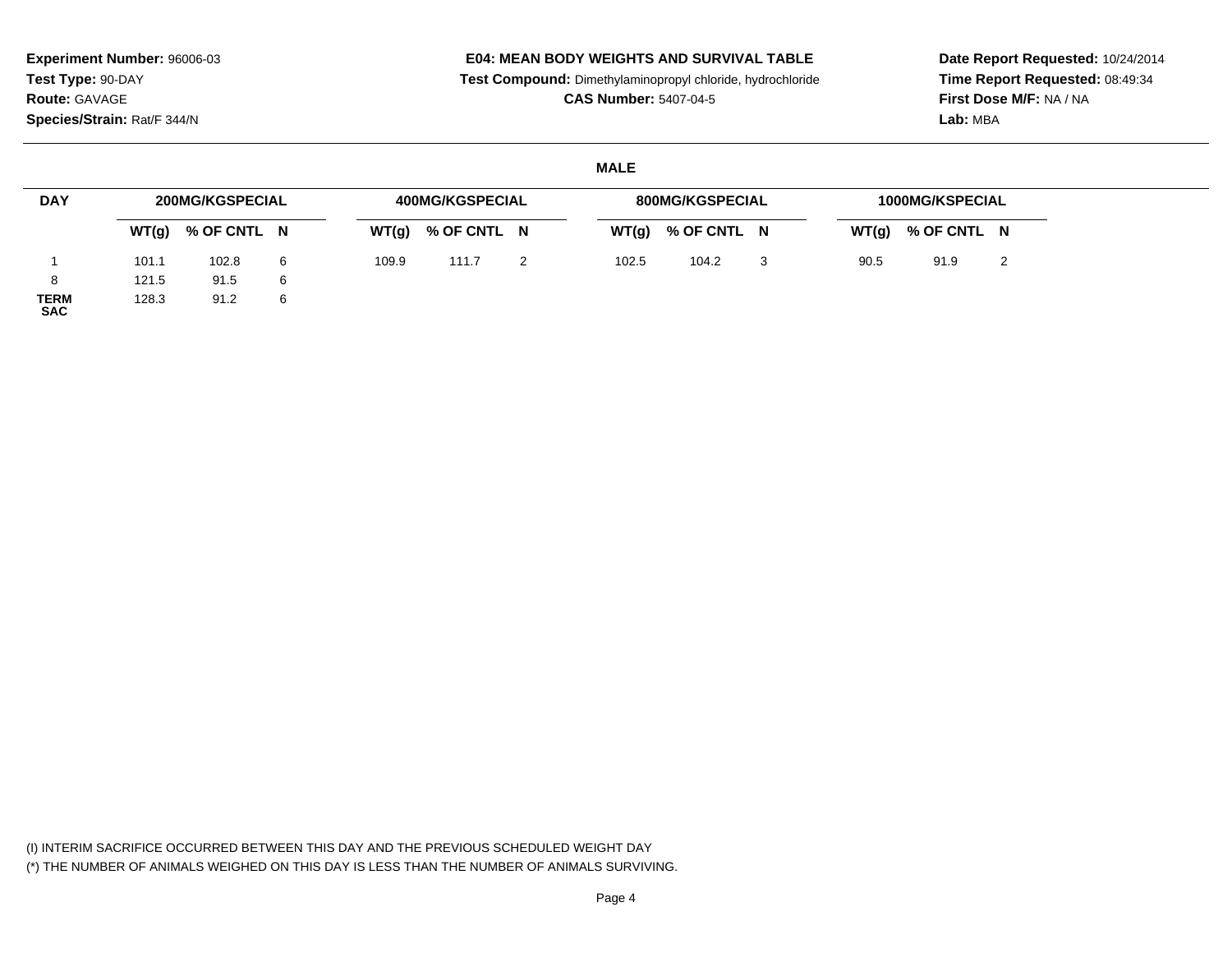### **E04: MEAN BODY WEIGHTS AND SURVIVAL TABLE**

 **Test Compound:** Dimethylaminopropyl chloride, hydrochloride**CAS Number:** 5407-04-5

\*\*\*END OF MALE DATA\*\*\*

**Date Report Requested:** 10/24/2014**Time Report Requested:** 08:49:34**First Dose M/F:** NA / NA**Lab:** MBA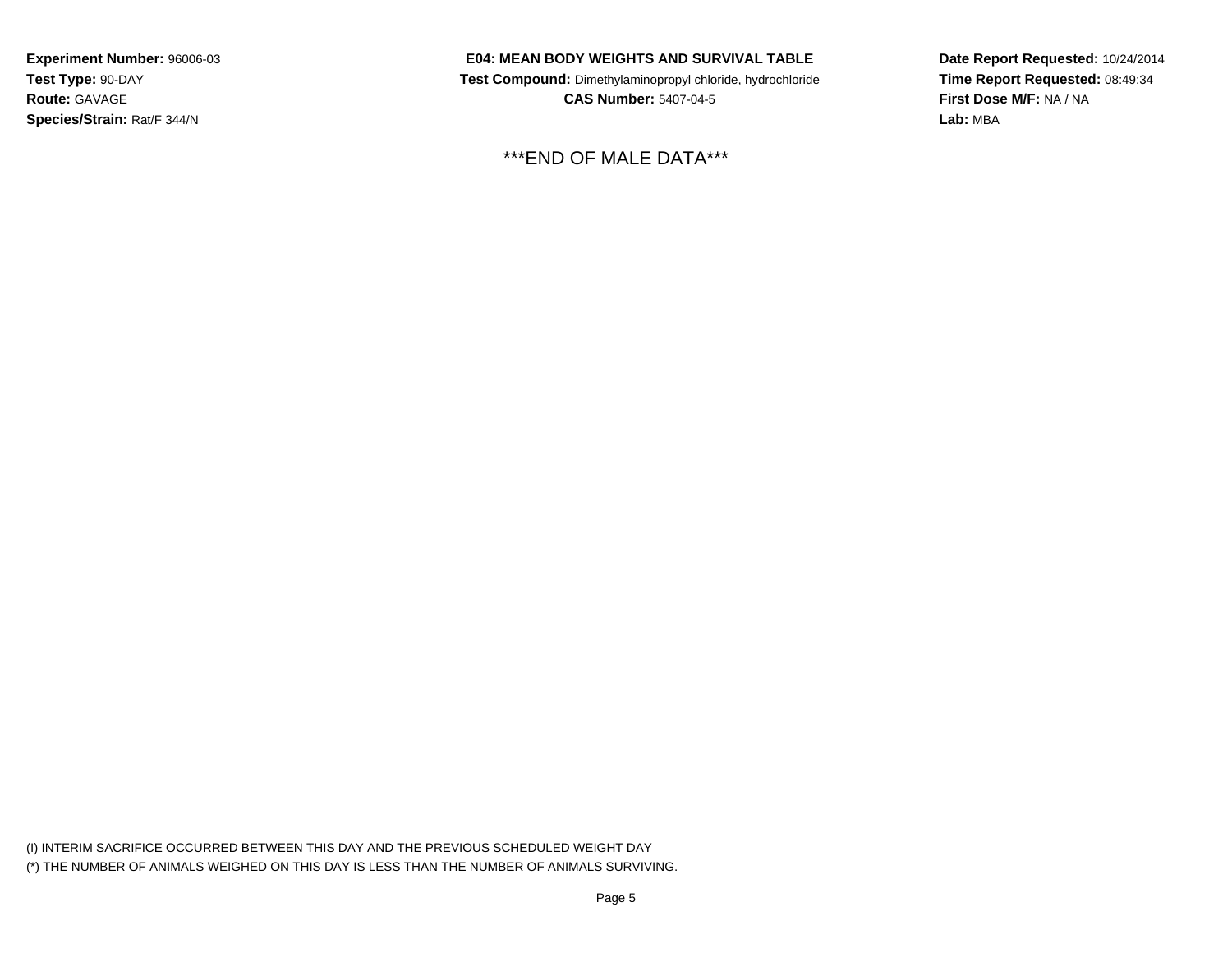## **E04: MEAN BODY WEIGHTS AND SURVIVAL TABLE**

**Test Compound:** Dimethylaminopropyl chloride, hydrochloride

**CAS Number:** 5407-04-5

**Date Report Requested:** 10/24/2014**Time Report Requested:** 08:49:34**First Dose M/F:** NA / NA**Lab:** MBA

#### **FEMALE**

| <b>DAY</b>                | <b>VEHICLE CONTROL</b> |    | <b>MG/KG</b><br>100 |             |    |       | <b>MG/KG</b><br>200 |    |      | <b>MG/KG</b><br>400 |    |  |  |  |
|---------------------------|------------------------|----|---------------------|-------------|----|-------|---------------------|----|------|---------------------|----|--|--|--|
|                           | WT(g)                  | N  | WT(g)               | % OF CNTL N |    | WT(g) | % OF CNTL N         |    |      | $WT(g)$ % OF CNTL N |    |  |  |  |
|                           | 88.2                   | 20 | 87.2                | 98.9        | 20 | 86.9  | 98.6                | 20 | 86.4 | 98.0                | 20 |  |  |  |
| 8                         | 109.1                  | 20 | 106.8               | 97.8        | 20 | 105.0 | 96.2                | 15 |      |                     |    |  |  |  |
| <b>TERM</b><br><b>SAC</b> | 110.2                  | 20 | 108.4               | 98.4        | 20 | 106.4 | 96.6                | 15 |      |                     |    |  |  |  |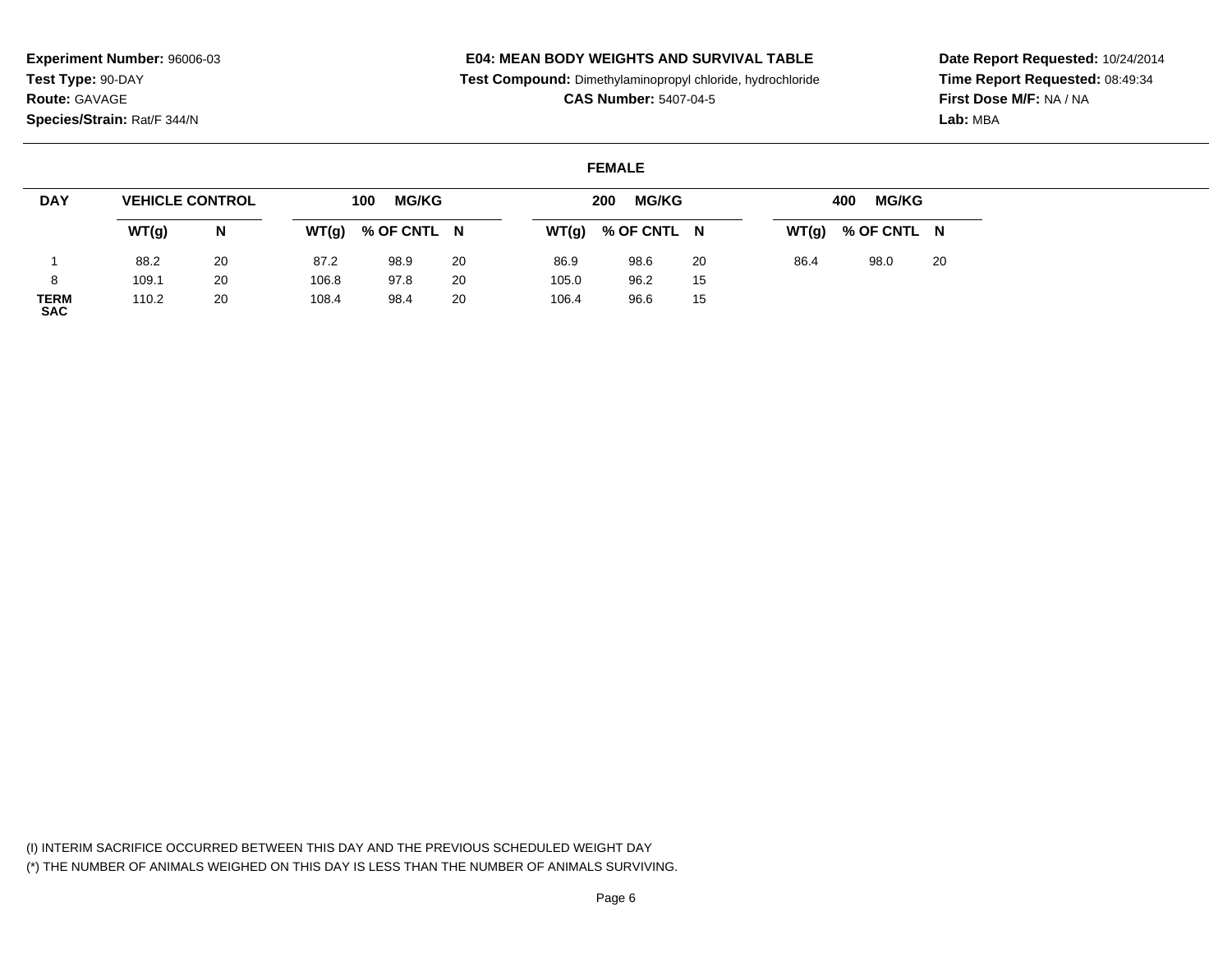## **E04: MEAN BODY WEIGHTS AND SURVIVAL TABLE**

**Test Compound:** Dimethylaminopropyl chloride, hydrochloride

**CAS Number:** 5407-04-5

**Date Report Requested:** 10/24/2014**Time Report Requested:** 08:49:34**First Dose M/F:** NA / NA**Lab:** MBA

## **FEMALE**

| <b>DAY</b>                | <b>MG/KG</b><br>800 |                     |    | <b>MG/KG</b><br>1000 |             |    | <b>VEHICLE CONTROL</b> | <b>MG/KG</b><br>100 |       |                     |    |
|---------------------------|---------------------|---------------------|----|----------------------|-------------|----|------------------------|---------------------|-------|---------------------|----|
|                           |                     | $WT(g)$ % OF CNTL N |    | WT(g)                | % OF CNTL N |    | WT(g)                  | N                   |       | $WT(g)$ % OF CNTL N |    |
|                           | 85.7                | 97.2                | 20 | 88.6                 | 100.5       | 19 | 88.2                   | 20                  | 87.2  | 98.9                | 20 |
|                           |                     |                     |    |                      |             |    | 109.1                  | 20                  | 106.8 | 97.8                | 20 |
| <b>TERM</b><br><b>SAC</b> |                     |                     |    |                      |             |    | 110.2                  | 20                  | 108.4 | 98.4                | 20 |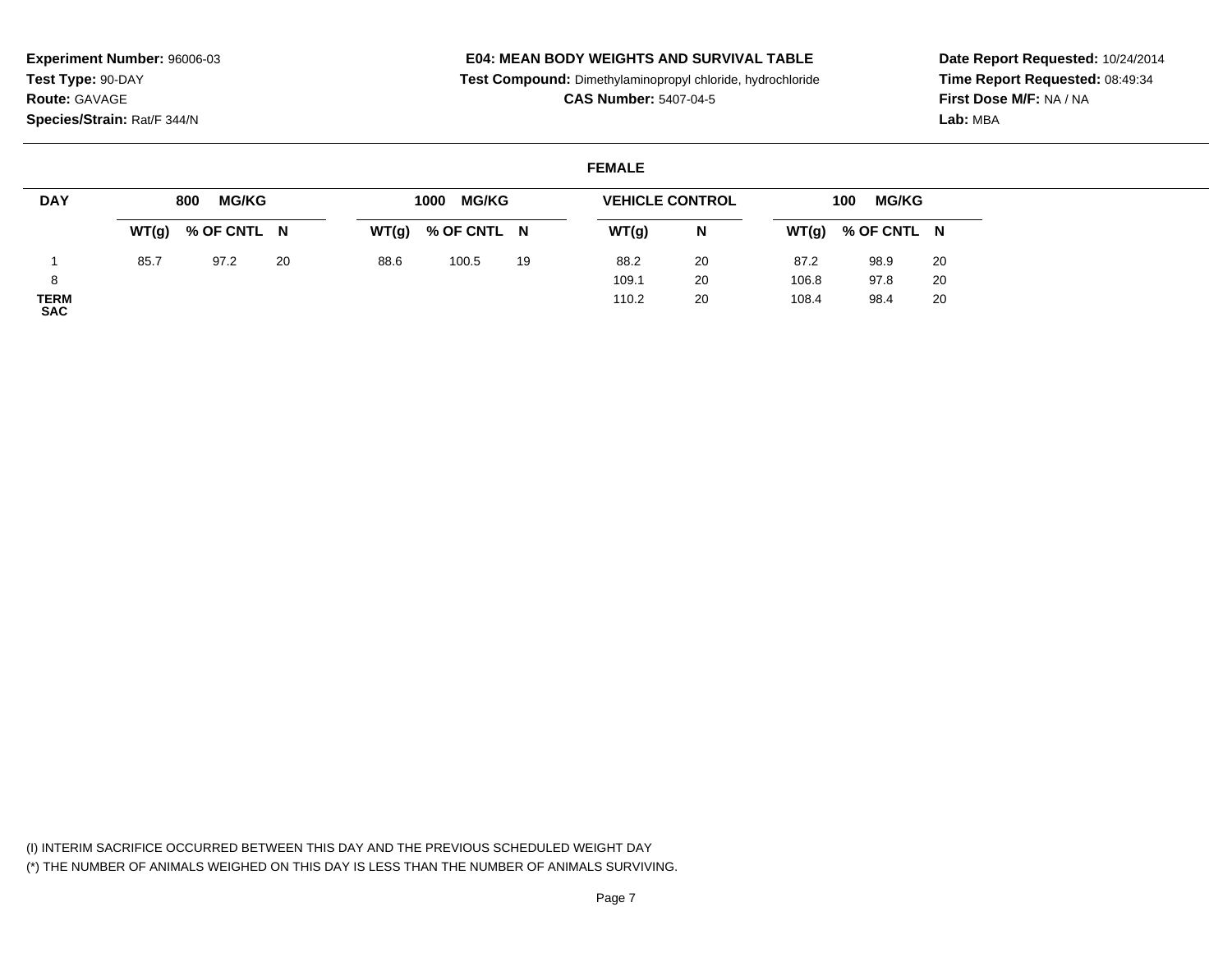## **E04: MEAN BODY WEIGHTS AND SURVIVAL TABLE**

**Test Compound:** Dimethylaminopropyl chloride, hydrochloride

**CAS Number:** 5407-04-5

**Date Report Requested:** 10/24/2014**Time Report Requested:** 08:49:34**First Dose M/F:** NA / NA**Lab:** MBA

### **FEMALE**

| <b>DAY</b>          | <b>MG/KG</b><br>200 |                     |    |      | <b>MG/KG</b><br>400 |    |      | <b>MG/KG</b><br>800 |    | 1000 MG/KG |                     |    |  |  |
|---------------------|---------------------|---------------------|----|------|---------------------|----|------|---------------------|----|------------|---------------------|----|--|--|
|                     |                     | $WT(g)$ % OF CNTL N |    |      | $WT(g)$ % OF CNTL N |    |      | $WT(g)$ % OF CNTL N |    |            | $WT(g)$ % OF CNTL N |    |  |  |
|                     | 86.9                | 98.6                | 20 | 86.4 | 98.0                | 20 | 85.7 | 97.2                | 20 | 88.6       | 100.5               | 19 |  |  |
| 8                   | 105.0               | 96.2                | 15 |      |                     |    |      |                     |    |            |                     |    |  |  |
| <b>TERM<br/>SAC</b> | 106.4               | 96.6                | 15 |      |                     |    |      |                     |    |            |                     |    |  |  |